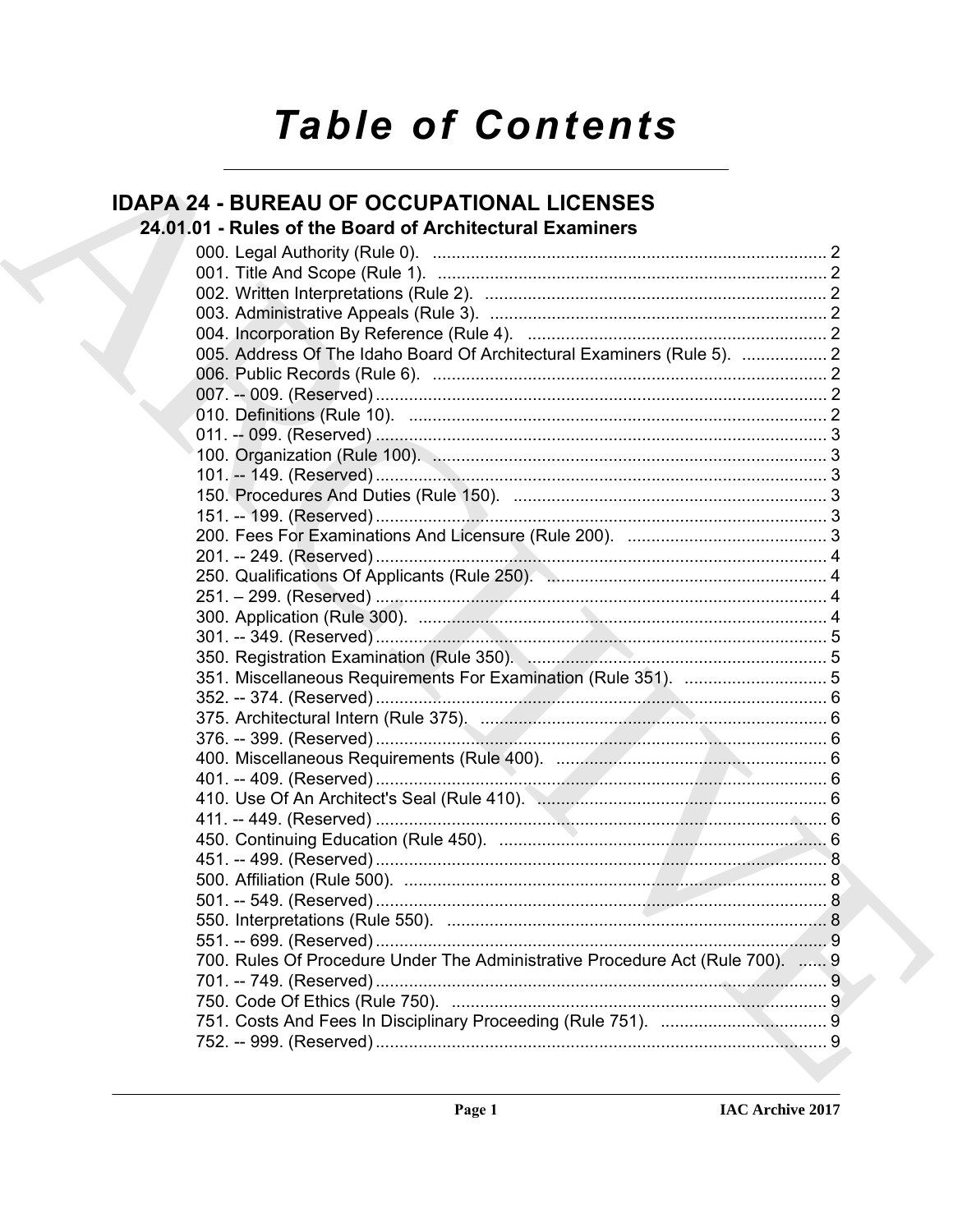#### **IDAPA 24 TITLE 01 CHAPTER 01**

## **IDAPA 24 - BUREAU OF OCCUPATIONAL LICENSES**

#### **24.01.01 - RULES OF THE BOARD OF ARCHITECTURAL EXAMINERS**

#### <span id="page-1-2"></span><span id="page-1-1"></span><span id="page-1-0"></span>**000. LEGAL AUTHORITY (RULE 0).**

These rules are hereby prescribed and established pursuant to the authority vested in the Board of Architectural Examiners by the provisions of Section 54-312, Idaho Code. (7-1-93) Examiners by the provisions of Section 54-312, Idaho Code.

#### <span id="page-1-3"></span>**001. TITLE AND SCOPE (RULE 1).**

These rules shall be cited as IDAPA 24.01.01, "Rules of the Board of Architectural Examiners." (7-1-93)

#### <span id="page-1-4"></span>**002. WRITTEN INTERPRETATIONS (RULE 2).**

The board may have written statements that pertain to the interpretation of the rules of this chapter. Such interpretations, if any, are available for public inspection and copying at cost in the main office of the Bureau of Occupational Licenses.

#### <span id="page-1-5"></span>**003. ADMINISTRATIVE APPEALS (RULE 3).**

Administrative appeals shall be governed by the Administrative Procedure Act, Title 67, Chapter 52, Idaho Code.  $(3-15-02)$ 

#### <span id="page-1-6"></span>**004. INCORPORATION BY REFERENCE (RULE 4).**

The document titled NCARB Certification Guidelines, dated July 2015, referenced in Subsection 250.01, is herein incorporated by reference. The document titled NCARB Rules of Conduct as published by the National Council of Architectural Registration Boards, Dated July 2014, referenced in Section 750, is hereby incorporated by reference. All documents incorporated by reference can be obtained at the office of the Bureau and on the Board website.  $(3-29-17)$ 

#### <span id="page-1-7"></span>**005. ADDRESS OF THE IDAHO BOARD OF ARCHITECTURAL EXAMINERS (RULE 5).**

**CHAPTER 01**<br> **CHAPTER 01**<br> **ARC[HI](mailto:arc@ibol.idaho.gov)[V](http://www.ibol.idaho.gov)E SCHIP COLUPATIONAL LICENSES**<br> **ARCHIVE SCHIP COLUPATIONAL LICENSES**<br> **ARCHIVE ARCHIVE SCHIP COLUPATION OF ARCHITECTURAL EXAMPLERS**<br> **CHAPTER CONSULTS (FOR A CHAPTER CARR CONSULTS)**<br> **C** The office of the Board of Architectural Examiners is located within the Bureau of Occupational Licenses, 700 W. State Street, Boise, Idaho 83702. The Bureau is open between the hours of 8:00 a.m. and 5:00 p.m. each day except Saturdays, Sundays and holidays. The phone number of the Board is (208) 334-3233. The Board's fax number is (208) 334-3945. The Board's e-mail address is arc@ibol.idaho.gov. The Board's official website is http:// www.ibol.idaho.gov.

#### <span id="page-1-8"></span>**006. PUBLIC RECORDS (RULE 6).**

The records associated with the Board of Architectural Examiners are subject to the provisions of the Idaho Public Records Act, Title 74, Chapter 1, Idaho Code. (3-15-02) Records Act, Title 74, Chapter 1, Idaho Code.

<span id="page-1-9"></span>**007. -- 009. (RESERVED)**

#### <span id="page-1-10"></span>**010. DEFINITIONS (RULE 10).**

- <span id="page-1-12"></span><span id="page-1-11"></span>**01. AXP**. Architectural Experience Program. (3-29-17)
- <span id="page-1-15"></span><span id="page-1-14"></span><span id="page-1-13"></span>**02. Board**. The Board of Architectural Examiners as prescribed in Section 54-312, Idaho Code.

(7-1-93)

**03.** Bureau. The Bureau of Occupational Licenses as prescribed in Sections 54-605 and 67-2602, Idaho Code. (3-15-02) Idaho Code. (3-15-02)

**04. Direct Supervision**. Direct supervision of an unlicensed individual in the practice of architecture means the exercise of management, control, authority, responsibility, oversight and guidance over the unlicensed individuals work, activities and conduct. (3-27-13) individuals work, activities and conduct.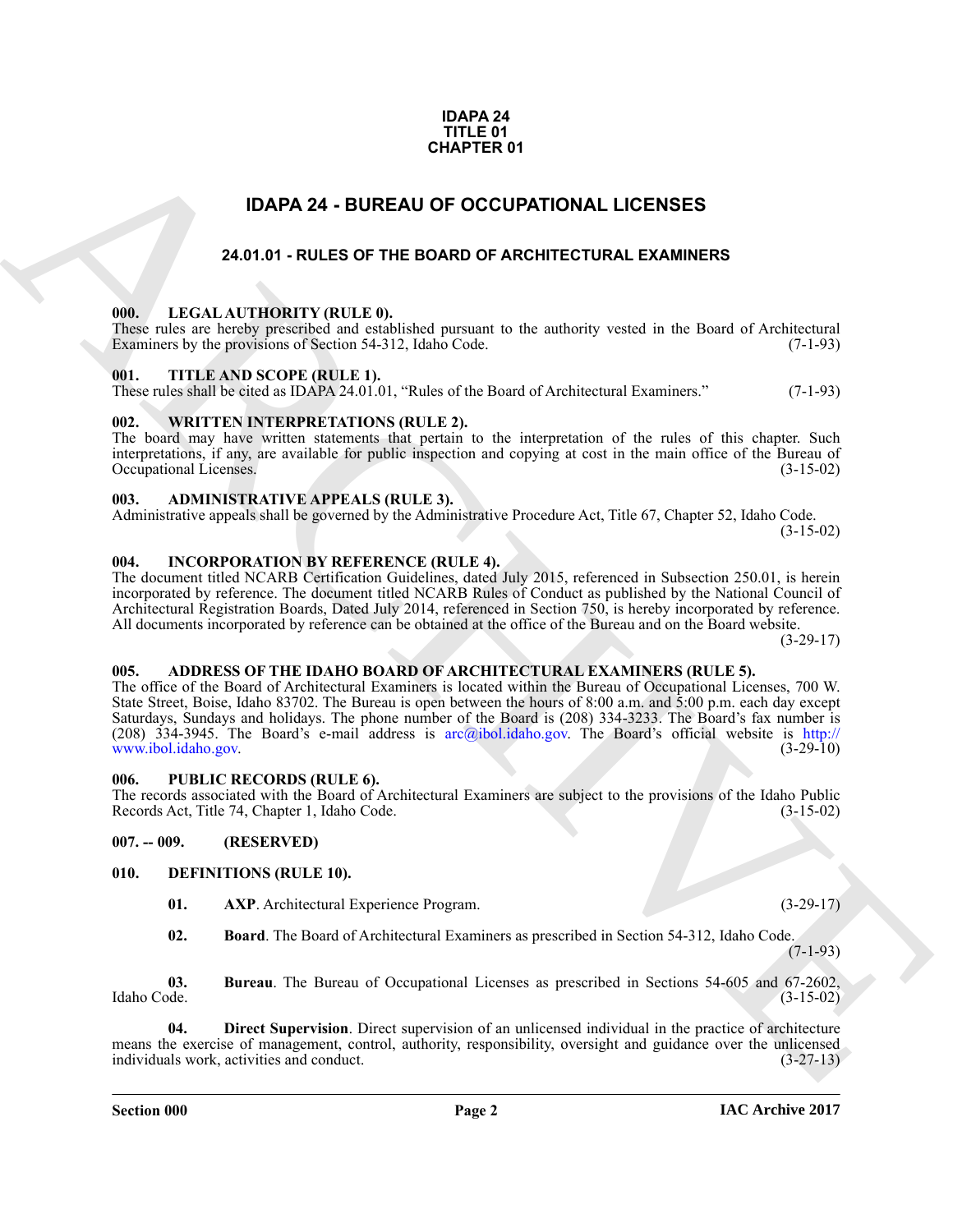<span id="page-2-7"></span><span id="page-2-6"></span>**05. NAAB**. National Architectural Accrediting Board. (3-29-17)

<span id="page-2-8"></span>**06. NCARB**. National Council of Architectural Registration Board. (3-29-17)

**Boost of Accidentary 10**<br>
US. NAAR best at Actionism and the Bost of Accidentary 2.<br>
US. NAAR best at Actionism and Securities the Columb 2.<br>
10. NAAR best at Counter Control Actionism and Securities the Columb 2.<br>
10. N **07. Responsible Control**. Responsible control means that amount of control over and detailed knowledge of the content of technical submissions during their preparation as is ordinarily exercised by registered architects applying the required professional standard of care. Reviewing, or reviewing and correcting, technical submissions after they have been prepared by others does not constitute the exercise of responsible control because the reviewer has neither control over nor detailed knowledge of the content of such submissions throughout their preparation.  $(3-27-13)$ 

#### <span id="page-2-0"></span>**011. -- 099. (RESERVED)**

#### <span id="page-2-11"></span><span id="page-2-1"></span>**100. ORGANIZATION (RULE 100).**

**01. Organization of the Board**. At the first meeting of each calendar year, the Board shall organize and elect from its members a Chairman and Vice Chairman, who shall assume the duties of their respective offices immediately upon such selection. (3-29-17)

#### <span id="page-2-13"></span><span id="page-2-12"></span>**02. Board Members and Duties**. (7-1-93)

**a.** Chairman. The Chairman shall be a voting member of the Board, and when present preside at all meetings, appoint with the consent of the Board, all committees, and shall otherwise perform all duties pertaining to the office of Chairman. The Chairman shall be an ex-officio member of all committees. (7-1-93)

**b.** Vice Chairman. The Vice Chairman shall, in the absence or incapacity of the Chairman exercise the d possess all the powers of the Chairman. (7-1-93) duties and possess all the powers of the Chairman.

**c.** Bureau Chief. The Chief of the Bureau of Occupational Licenses shall act as an agent of the Board and shall be the official keeper of all records of the Board. The Bureau shall provide such services as may be authorized by Section 26, Title 67, Idaho Code, and as defined under contract between the Bureau and the Board.

(3-15-02)

#### <span id="page-2-2"></span>**101. -- 149. (RESERVED)**

#### <span id="page-2-15"></span><span id="page-2-14"></span><span id="page-2-3"></span>**150. PROCEDURES AND DUTIES (RULE 150).**

**01. Meetings**. The Board shall meet at least four (4) times annually at such times and places as designated by the Board or the Chairman of the Board. Special meetings may be held at the call of the Chairman, and all members shall be notified in writing, thereof. (7-1-98) all members shall be notified in writing, thereof.

<span id="page-2-16"></span>**02.** Voting. A quorum shall be four Board members. A majority vote of Board members present shall level the action of the Board as a whole. Any motion before the Board shall fail on a tie vote. (7-1-97) be considered the action of the Board as a whole. Any motion before the Board shall fail on a tie vote.

#### <span id="page-2-4"></span>**151. -- 199. (RESERVED)**

#### <span id="page-2-5"></span>**200. FEES FOR EXAMINATIONS AND LICENSURE (RULE 200).**

#### <span id="page-2-10"></span><span id="page-2-9"></span>**01. Fees for Examination**. (7-1-97)

**a.** Examination Fees. Examination fees will be as established by the National Council of Architectural tion Boards (NCARB). (7-1-97) Registration Boards (NCARB).

**b.** Processing Fee. Applicants for licensing by examination must submit a twenty-five dollar (\$25) is fee. (7-1-98) processing fee.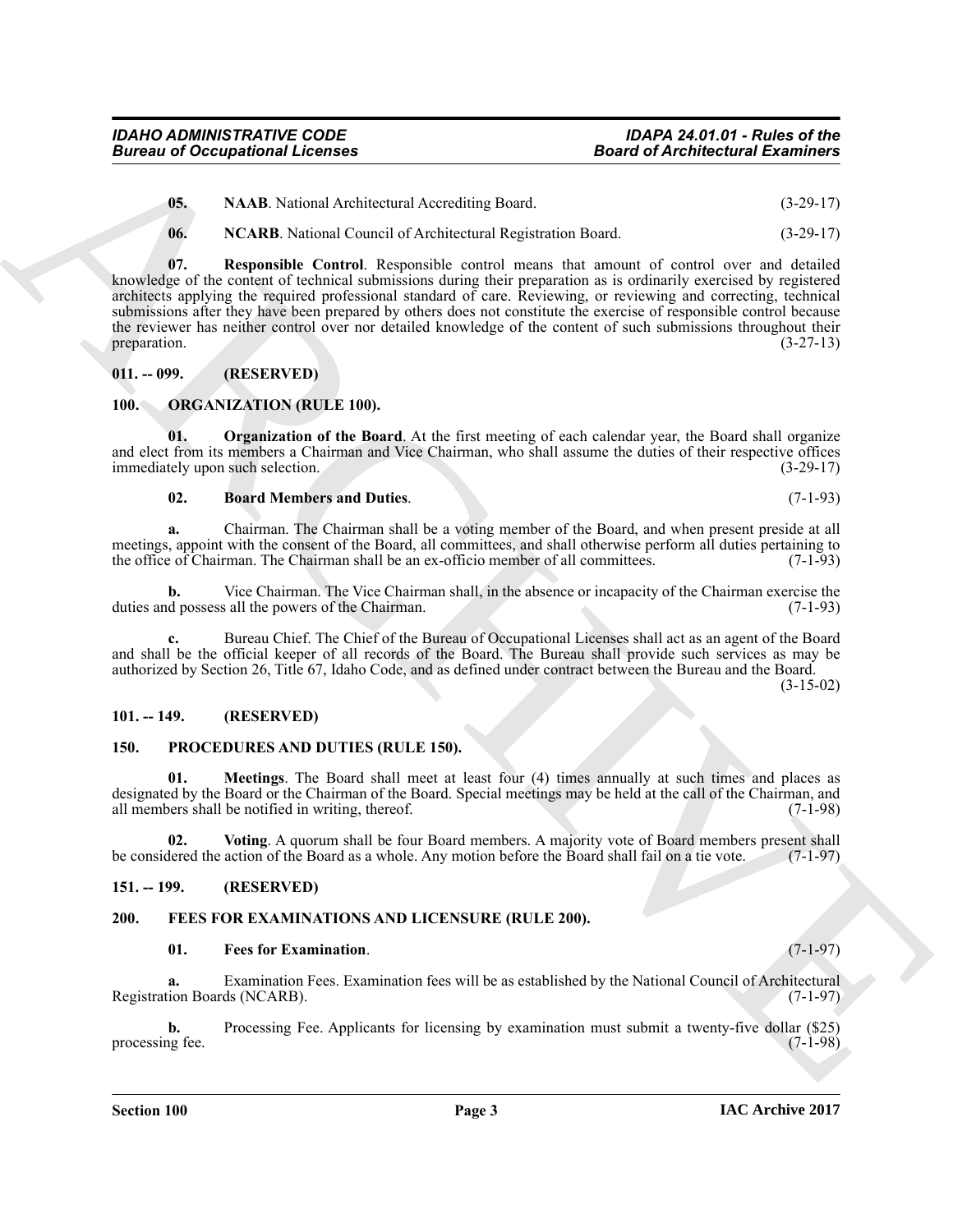<span id="page-3-7"></span><span id="page-3-6"></span>**02. Annual Renewal Fee**. Annual renewal fee - Seventy-five dollars (\$75). (7-1-93)

**03.** Endorsement Fee. Endorsement Fee - One hundred fifty dollars (\$150). (7-1-93)

<span id="page-3-9"></span><span id="page-3-8"></span>**04. Reinstatement Fees**. Reinstatement fees are as provided in Section 67-2614, Idaho Code. (7-1-98)

**05. Refund of Fees**. No refund of fees shall be made to any person who has paid such fees for application for examination, or reexamination, licensure, or reinstatement of license. (7-1-98)

#### <span id="page-3-0"></span>**201. -- 249. (RESERVED)**

#### <span id="page-3-10"></span><span id="page-3-1"></span>**250. QUALIFICATIONS OF APPLICANTS (RULE 250).**

<span id="page-3-12"></span><span id="page-3-11"></span>**01. ARE Applicants**. All applicants for the Architectural Registration Examination (ARE) shall possess a professional degree in architecture from a program that is accredited by the National Architectural Accrediting Board (NAAB) or that is approved by the Board. All applicants for the ARE must have started or completed the Architectural Experience Program (AXP) requirements. (3-29-17) completed the Architectural Experience Program (AXP) requirements.

Given to Occupiesian and Research Controllers (1.2 Security 16 and Architectural Example 18.<br>
10. Analogous FR Exhibition and Research (1.2 Security 16 and 18.75). (7.1-91)<br>
10. **Fadiusters are the between Free Schemer Fr 02. Experience in Lieu of Degree Applicants**. The Board may allow an applicant without an architecture degree to sit for the architecture examination upon determining that such applicant has attained the knowledge and skill approximating that attained by graduation from an accredited architecture curriculum including the submission of a record of eight (8) years or more of experience in architecture work of a character deemed satisfactory by the Board. Said experience may include that necessary for completion of the AXP. Two (2) years of eight (8) or more years of experience may be accepted if determined that such experience is directly related to architecture under the direct supervision of a registered engineer (practicing as a structural, civil, mechanical or electrical engineer in the field of building construction) or a registered landscape architect. At least six (6) years of such experience must be obtained while working under the direct supervision of a licensed architect. A person is qualified for the examination once they have met the experience requirement and started the AXP. (3-29-17)

#### <span id="page-3-2"></span>**251. – 299. (RESERVED)**

#### <span id="page-3-3"></span>**300. APPLICATION (RULE 300).**

#### <span id="page-3-5"></span><span id="page-3-4"></span>**01. Licensure by Examination**. (7-1-93)

**a.** Application for licensure by examination shall be made on the uniform application form adopted by d and furnished to the applicant by the Bureau. (4-7-11) the Board and furnished to the applicant by the Bureau.

**b.** Applicants shall furnish all information required by the uniform application form and shall include wing: (3-15-02) the following:

i. Certified transcript of all subjects and grades received for all college courses taken. (7-1-93)

ii. If graduated from a college or university, furnish certification of graduation and a certified transcript of all work completed.

iii. Furnish statement or statements, of all actual architectural or other applicable experience signed by the person under whose supervision the work was performed, giving kind and type of work done, together with dates of employment. (7-1-93) of employment.

iv. A recent passport photograph taken within the previous year for identification purposes. (3-30-01)

v. In addition to the above required information, an applicant having credits or a degree or degrees from any college or university shall furnish the Board a certified statement from each above institution stating by what accrediting group, if any, such credits or degree or degrees are accredited. (7-1-93) what accrediting group, if any, such credits or degree or degrees are accredited.

**c.** Application shall not be reviewed by the Board until all required information is furnished and the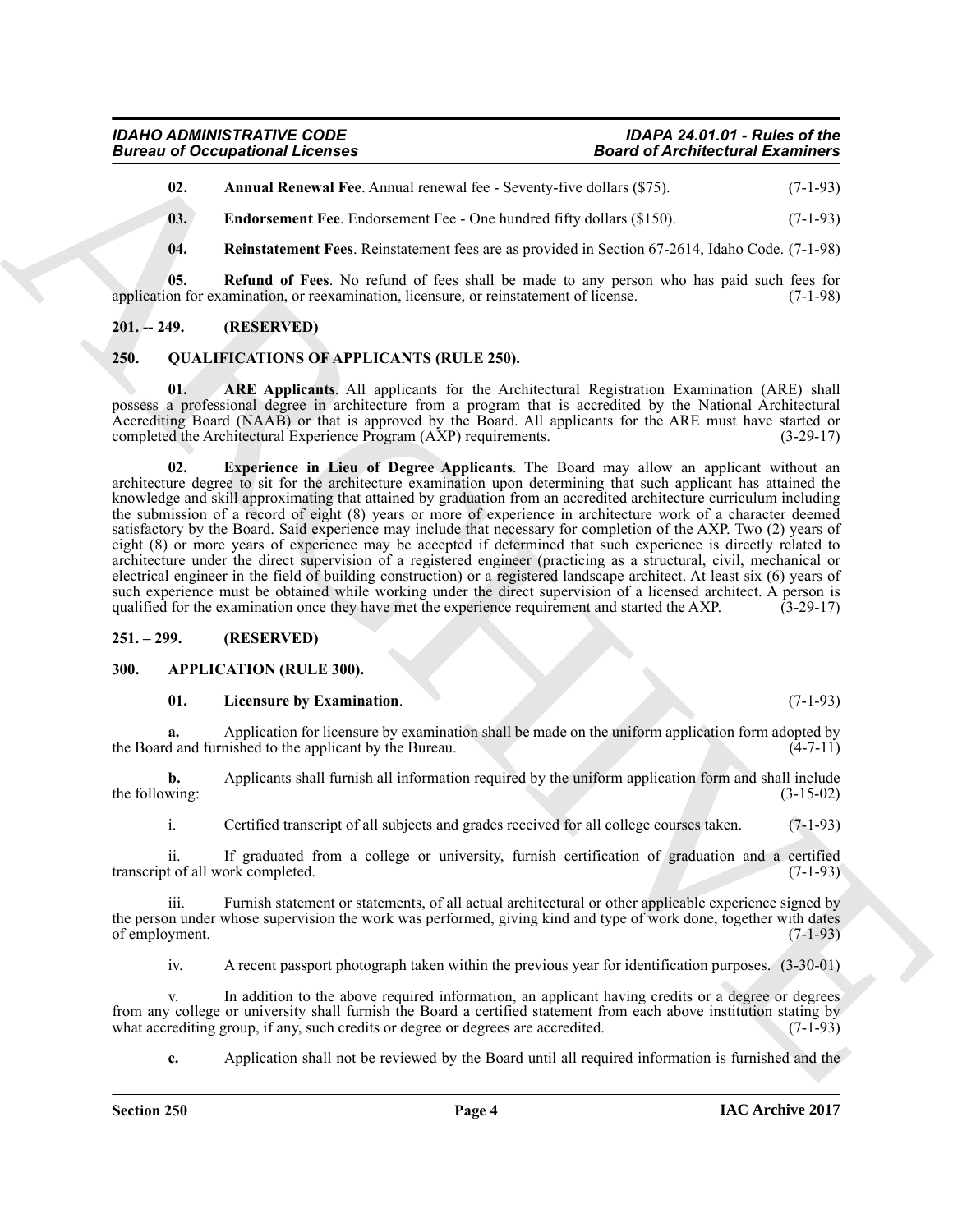## *Bureau of Occupational Licenses*

## *IDAHO ADMINISTRATIVE CODE IDAPA 24.01.01 - Rules of the*

required fee is paid. (3-15-02)

**d.** To be considered by the Board, properly completed applications must be received by the Bureau at least thirty (30) days prior to the first day of the month in which the Board will meet. (3-15-02)

<span id="page-4-3"></span>**02. Licensure by Endorsement -- Blue Cover**. General requirements. Application shall be accompanied by a current blue cover dossier compiled by the NCARB certifying that the applicant has satisfactorily passed the standard NCARB examinations, or NCARB authorized equivalent and shall include letters, transcripts, and other documents substantiating all statements relative to education and experience made in said application as required by the Board. (3-29-17)

#### <span id="page-4-4"></span>**03.** Licensure by Endorsement -- Equivalency. (7-1-97)

**a.** Applicants for licensure by endorsement must submit a complete application, verified under oath, to the Board at its official address. The application must be on the forms approved by the Board and submitted together with the appropriate fee(s) and supporting documentation. (3-29-17)

**b.** Applicants shall provide proof of holding a current and valid license issued by another state, a licensing authority recognized by the Board. (3-29-17)

Applicants shall provide proof of satisfactorily passing the NCARB examinations or NCARB lent examination, as determined by the Board. (3-29-17) authorized equivalent examination, as determined by the Board.

#### <span id="page-4-0"></span>**301. -- 349. (RESERVED)**

### <span id="page-4-7"></span><span id="page-4-1"></span>**350. REGISTRATION EXAMINATION (RULE 350).**

The Board, having found that the content and methodology of the ARE prepared by NCARB is the most practicable and effective examination to test an applicant's qualifications for registration, adopts the ARE as the single, written and/or electronic examination for registration of architects in this state, and further adopts the following rules with respect thereto: (7-1-97)

<span id="page-4-10"></span>**01. When Taken**. The Board will cause the ARE, prepared by NCARB, to be administered to all applicants eligible, in accordance with the requirements of the Board, by their training and education to be examined for registration on dates scheduled by the NCARB. The Board shall cause repeat divisions of the ARE to be administered to qualified candidates on such dates as are scheduled by the NCARB. The ARE examination is a multiple part examination prepared by NCARB. Content of the examination in all of its sections is available from the Board or NCARB. (4-11-06)

<span id="page-4-9"></span><span id="page-4-8"></span>**02. Grading**. The ARE shall be graded in accordance with the methods and procedures recommended by the NCARB. To achieve a passing grade on the ARE, an applicant must receive a passing grade in each division. Grades from the individual division may not be averaged. Applicants will have unlimited opportunities to retake division which they fail except as set forth in these rules. The Board shall accept passing grades of computer administered divisions of the ARE as satisfying the requirements for said division(s) when such examinations are administered as prescribed by the NCARB. administered as prescribed by the NCARB.

**Example 20 Compatibion 1.1 Contains and the state of Alechandre Example 2.**<br>
Significant and the space of the space of the space of the space of Alechandre Example 2.<br>
ARCHIVES 20 Compatibion 2.1 Contained a state of the **03. Passing (ARE)**. To pass the ARE, an applicant must achieve a passing grade on each division. Subject to certain conditions, a passing grade for any division of the ARE shall be valid for five (5) years, after which time the division must be retaken unless all divisions have been passed. The Board may allow a reasonable extension of such period in circumstances where completion of all divisions is prevented by a medical condition, active duty in military service, or other like causes. Approval to take the ARE will terminate unless the applicant has passed or failed a division of the ARE within a period of five (5) years. Any applicant whose approval has so terminated must reapply for approval to take the ARE. (3-29-17)

#### <span id="page-4-2"></span>**351. MISCELLANEOUS REQUIREMENTS FOR EXAMINATION (RULE 351).**

<span id="page-4-6"></span><span id="page-4-5"></span>**01. Personal Interviews**. Personal interviews may be administered at the option of the Board.(7-1-93)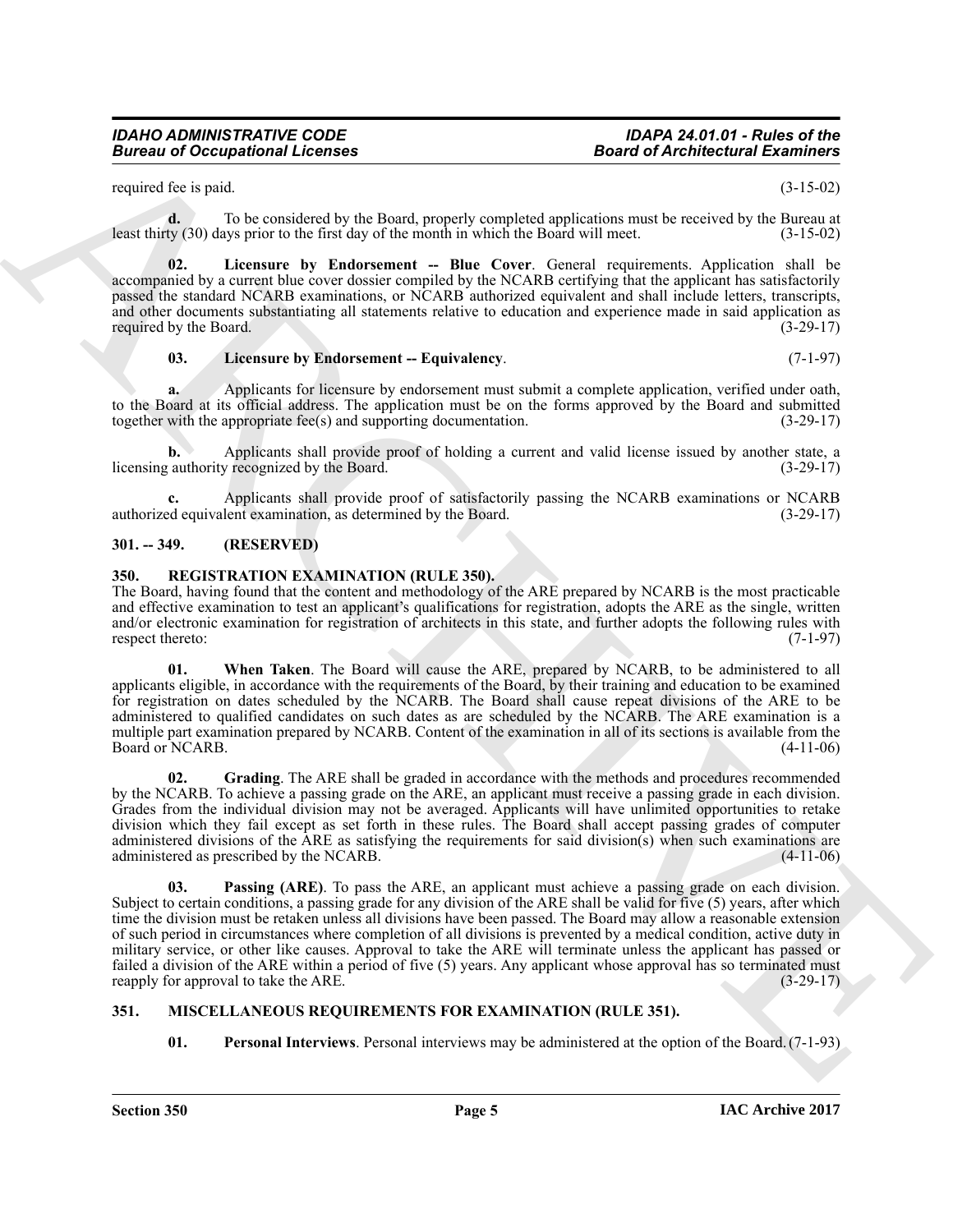#### <span id="page-5-0"></span>**352. -- 374. (RESERVED)**

#### <span id="page-5-8"></span><span id="page-5-1"></span>**375. ARCHITECTURAL INTERN (RULE 375).**

An individual may represent themselves as an architectural intern only under the following conditions: (3-15-02)

<span id="page-5-12"></span>**01. Supervision**. Each architectural intern shall be employed by and work under the direct supervision ho licensed architect. (3-15-02) of an Idaho licensed architect.

**02. AXP Enrollment**. Each architectural intern shall be enrolled in NCARB's AXP and shall maintain a record in good standing.  $(3-29-17)$ 

<span id="page-5-11"></span><span id="page-5-9"></span>**03.** Record. Each architectural intern shall possess either: (3-15-02)

**a.** A record with the NCARB establishing that AXP training has been started; or (3-29-17)

<span id="page-5-10"></span>**b.** A record establishing completion of all AXP training regulations as specified by NCARB.

(3-29-17)

**04. Prohibitions**. An architectural intern shall not sign or seal any architectural plan, specification, or other document. An architectural intern shall not engage in the practice of architecture except under the direct supervision of an Idaho licensed architect. (3-15-02) supervision of an Idaho licensed architect.

#### <span id="page-5-2"></span>**376. -- 399. (RESERVED)**

#### <span id="page-5-15"></span><span id="page-5-3"></span>**400. MISCELLANEOUS REQUIREMENTS (RULE 400).**

<span id="page-5-18"></span>**01. Practice of Architecture**. Idaho Law prohibits the practice of architecture by any unlicensed (7-1-93) person or firm for any reason.

<span id="page-5-16"></span>**02. Corporations**. Corporations organized to do general business in the state of Idaho may not practice ure in the state of Idaho. (7-1-93) architecture in the state of Idaho.

<span id="page-5-17"></span>Firm Names. Firm names incorporating the use of names of unlicensed individuals are considered in violation of Section 54-310, Idaho Code. A firm may continue to utilize the name of a retired or deceased formerly licensed architect so long as their unlicensed status is clearly disclosed.  $(3-27-13)$ licensed architect so long as their unlicensed status is clearly disclosed.

#### <span id="page-5-4"></span>**401. -- 409. (RESERVED)**

#### <span id="page-5-19"></span><span id="page-5-5"></span>**410. USE OF AN ARCHITECT'S SEAL (RULE 410).**

**Brown of Occupations I. Fernies and Architectural Extension Constrainers**<br>
37. 279, (WESNEVELD) And the Constrainers of the Constrainers of the Constrainers of the Constrainers of the Constrainers of the Constrainers of An architect's seal may be placed on all technical submissions prepared personally by the architect or prepared under the architect's responsible control or as otherwise allowed under the provisions of Section 54-308, Idaho Code. Nothing in this rule shall limit an architect's responsibility to the owner for the work of other licensed professionals to the extent established by contract between the owner and architect. (3-27-13)

#### <span id="page-5-6"></span>**411. -- 449. (RESERVED)**

#### <span id="page-5-13"></span><span id="page-5-7"></span>**450. CONTINUING EDUCATION (RULE 450).**

In order to protect the public health and safety and promote the public welfare, the Board has adopted the following rules for continuing education. (3-20-04) rules for continuing education.

<span id="page-5-14"></span>**01. Continuing Education Requirement**. Each Idaho licensed architect must successfully complete a minimum of twelve (12) hours of continuing education in architectural health, safety and welfare in the calendar year<br>(3-29-17) prior to license renewal.

**a.** Each licensee will submit to the Board their annual renewal application form and required fees, and will certify that they have complied with annual CE requirements for the previous calendar year. Each licensee will provide to the Board together with their application for reinstatement of an expired license form and required fees,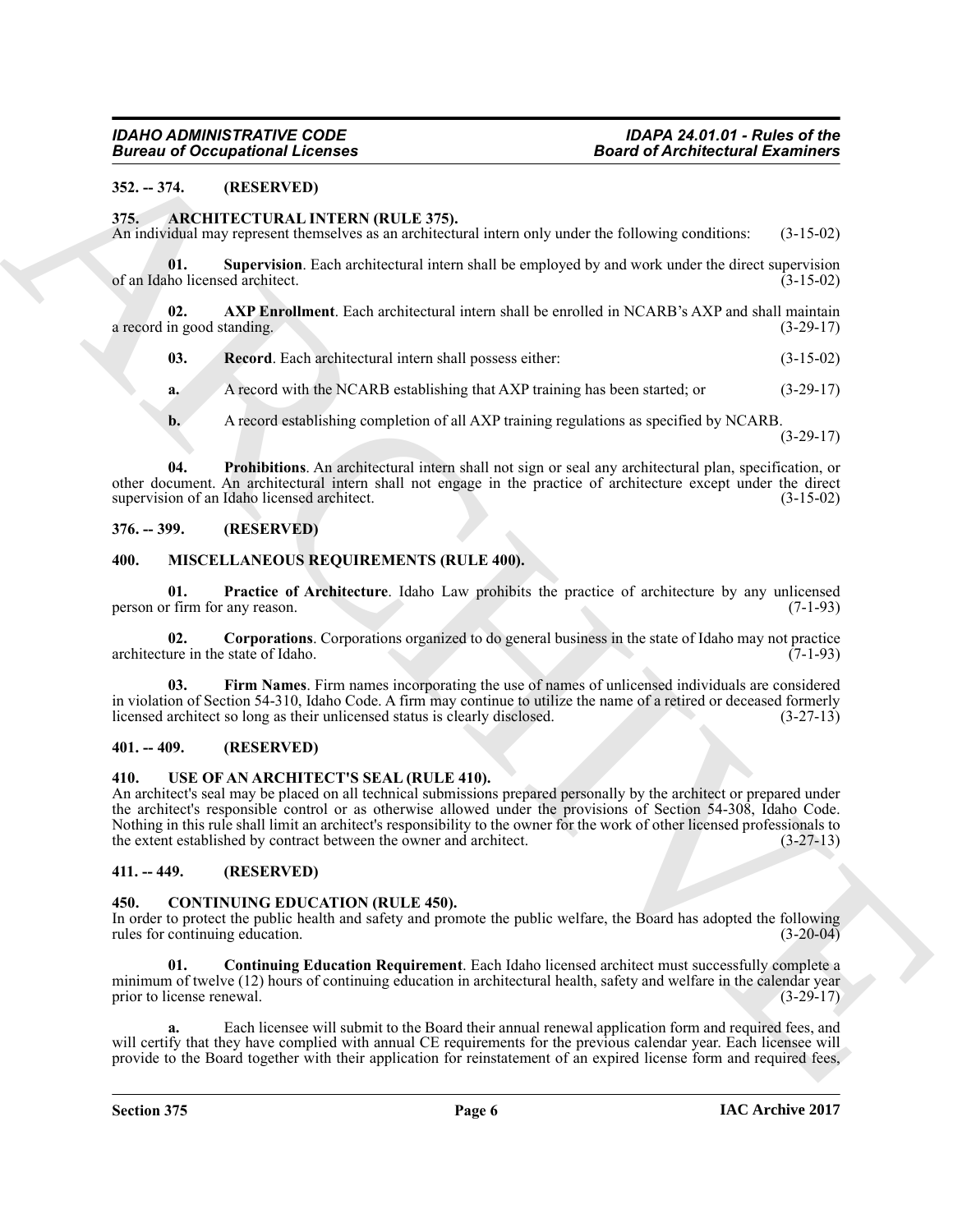proof of compliance with annual CE requirements for each year that their license was expired. A license that has been<br>canceled for failure to renew may be reinstated in accordance with Section 67-2614. Idaho Code. (3-29-17 canceled for failure to renew may be reinstated in accordance with Section 67-2614, Idaho Code.

**b.** A licensee shall be considered to have satisfied their CE requirements for the first renewal of their initial license. Licensees who have failed to meet the annual continuing education requirement may petition the Board for additional time to complete their continuing education requirements. (3-20-04)

A licensee may carryover a maximum of six (6) hours of continuing education to meet the next education requirement. (3-29-12) year's continuing education requirement.

<span id="page-6-1"></span>**d.** One (1) continuing education hour shall be equal to one (1) learning unit, as determined by the n Institute of Architects, or one (1) clock hour of education, as determined by the Board. (3-20-04) American Institute of Architects, or one (1) clock hour of education, as determined by the Board.

Brainward Technique and the spin state of Architectural Earth Control of the School of Architectural Earth Control of the School of Architectural Earth Control of the School of the School of the School of the School of th **02. Architectural Health, Safety and Welfare Requirement**. To qualify for continuing education, a course must involve architectural health, safety and welfare, which generally relates to the structural integrity or unimpairedness of a building or building sites and be germane to the practice of architecture. Courses may include the following subject areas: (3-29-17) following subject areas:

**a.** Legal, which includes laws, codes, zoning, regulations, standards, life safety, accessibility, ethics, et o protect owners and public.  $(3-29-12)$ insurance to protect owners and public.

**b.** Building systems, which includes structural, mechanical, electrical, plumbing, communications, and fire protection. (3-29-12) security, and fire protection.

**c.** Environmental, which includes energy efficiency, sustainability, natural resources, natural hazards, s materials, weatherproofing, and insulation. (3-29-12) hazardous materials, weatherproofing, and insulation.

**d.** Occupant comfort, which includes air quality, lighting, acoustics, ergonomics. (3-29-12)

**e.** Materials and methods, which includes construction systems, products, finishes, furnishings, and equipment.  $(3-29-12)$ equipment. (3-29-12)

**f.** Preservation, which includes historical, reuse, and adaptation. (3-29-12)

**g.** Pre-Design, which includes land use analysis, programming, site selection, site and soils analysis, and surveying.

**h.** Design, which includes urban planning, master planning, building design, site design, interiors, safety and security measures. (3-29-12) (3-29-12)

**i.** Construction documents, which includes drawings, specifications, and delivery methods. (3-29-12)

<span id="page-6-0"></span>**j.** Construction contract administration, which includes contracts, bidding, contract negotiations. (3-29-12)

**03. Approved Credit**. Continuing education courses must be in the subject of architectural health, d welfare and be presented by: (3-20-04) safety and welfare and be presented by:

**a.** Providers approved by the National Architectural Accreditation Board (NAAB) schools of architecture; or (3-20-04) architecture; or (3-20-04)

**b.** Providers approved by the National Council of Architectural Registration Board (NCARB); or  $(3-20-04)$ 

**c.** Providers approved by the American Institute of Architects (AIA); or (3-20-04)

**d.** Providers as otherwise approved by the Board. All requests for approval or pre-approval of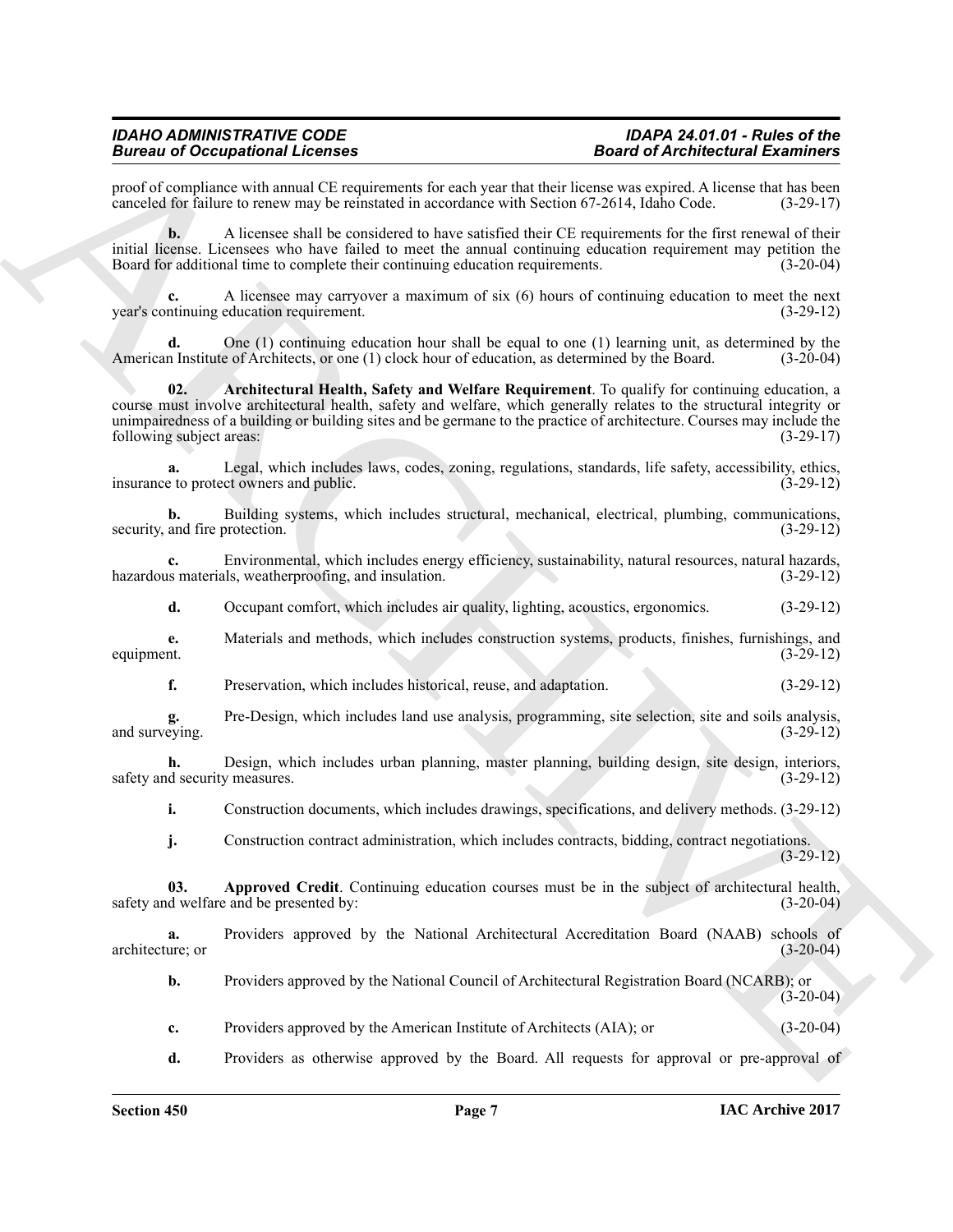continuing education credits must be made to the Board in writing and must be accompanied by a statement that includes the name of the instructor or instructors, his or her qualifications, the date, time and location of the course, the specific agenda for the course, the number of continuing education hours requested, and a statement of how the course is believed to be in the nature of architectural health, safety and welfare. (3-20-04)

<span id="page-7-9"></span>**04. Verification of Attendance**. It shall be necessary for each licensee to maintain verification of attendance by securing authorized signatures or other documentation from the course instructors or sponsoring institution substantiating any and all hours attended by the licensee. This verification shall be maintained by the licensee for a period of five (5) years and provided to the Board upon request of the Board or its agent. (3-29-12)

<span id="page-7-8"></span>**05. Failure to Fulfill the Continuing Education Requirements**. The license will not be renewed for those licensees who fail to certify or otherwise provide acceptable documentation of meeting the CE requirements. Licensees who make a false attestation regarding compliance with the CE requirements shall be subject to disciplinary action by the Board. (3-20-04) disciplinary action by the Board.

<span id="page-7-7"></span>**06.** Exemptions. A licensed architect shall be deemed to have complied with the CE requirements if the licensee attests in the required affidavit that for not less than ten (10) months of the preceding one (1) year period of licensure, the architect has met one (1) of the following criteria:  $(3-20-04)$ of licensure, the architect has met one  $(1)$  of the following criteria:

**a.** Has served honorably on active duty in the military service (exceeding ninety (90) consecutive (3-20-04) days). (3-20-04)

**b.** Is a government employee working as an architect and assigned to duty outside the United States.  $(3-20-04)$ 

**c.** Special Exemption. The Board shall have authority to make exceptions for reasons of individual hardship, including health (certified by a medical doctor) or other good cause. The architect must provide any information requested by the Board to assist in substantiating hardship cases. This exemption is granted at the sole discretion of the Board.

#### <span id="page-7-0"></span>**451. -- 499. (RESERVED)**

#### <span id="page-7-4"></span><span id="page-7-1"></span>**500. AFFILIATION (RULE 500).**

<span id="page-7-6"></span><span id="page-7-5"></span>**01. Board Is an Active Member of the Western Conference of the Architectural Registration Boards**. This Board by approved resolution and payment of the proper fees by the proper authority is an active member of the Western Conference of the Architectural Registration Boards. The Board shall designate one or more delegates from the Board to attend the annual meeting of the Western Conference and approve payment of the expenses of the delegate or delegates by the state of Idaho in accordance with the law. (7-1-93)

**Example 20** Cocapabilities and the short is the short in the short in the short of Architectical Example, the short is the short of Architectical Example 2018. The short is the short of the short of the short is the shor **02. Administration of Construction Contracts**. Under Section 54-309, paragraph 1-c, "Practice of Architecture," Section 54-305, paragraph 1-f, Grounds for Discipline, the words "Administration of Construction Contracts," in accordance with current knowledge and usage in the profession means "Administration of the Contract<sup>\*</sup> as defined in the relevant Contract for Construction or Owner-Architect Agreement as published by the American Institute of Architects. (4-5-00) American Institute of Architects.

#### <span id="page-7-2"></span>**501. -- 549. (RESERVED)**

### <span id="page-7-10"></span><span id="page-7-3"></span>**550. INTERPRETATIONS (RULE 550).**

The following interpretation of laws relating to architecture in Idaho Code are hereby made by the Board. (7-1-93)

**Reference to Building**. Under Section 54-309, reference to any building wherein the safeguarding of life, health, and property is concerned means any building which public or private sector of population may use or any building into which the public or private sector of the population is invited either as spectators, visitor, student, guest, or employee, or any building where the private or public sector of the population conducts business. (7-1-93)

<span id="page-7-12"></span><span id="page-7-11"></span>**02. Professional Standards**. Under Section 54-305, an architect shall be completely objective and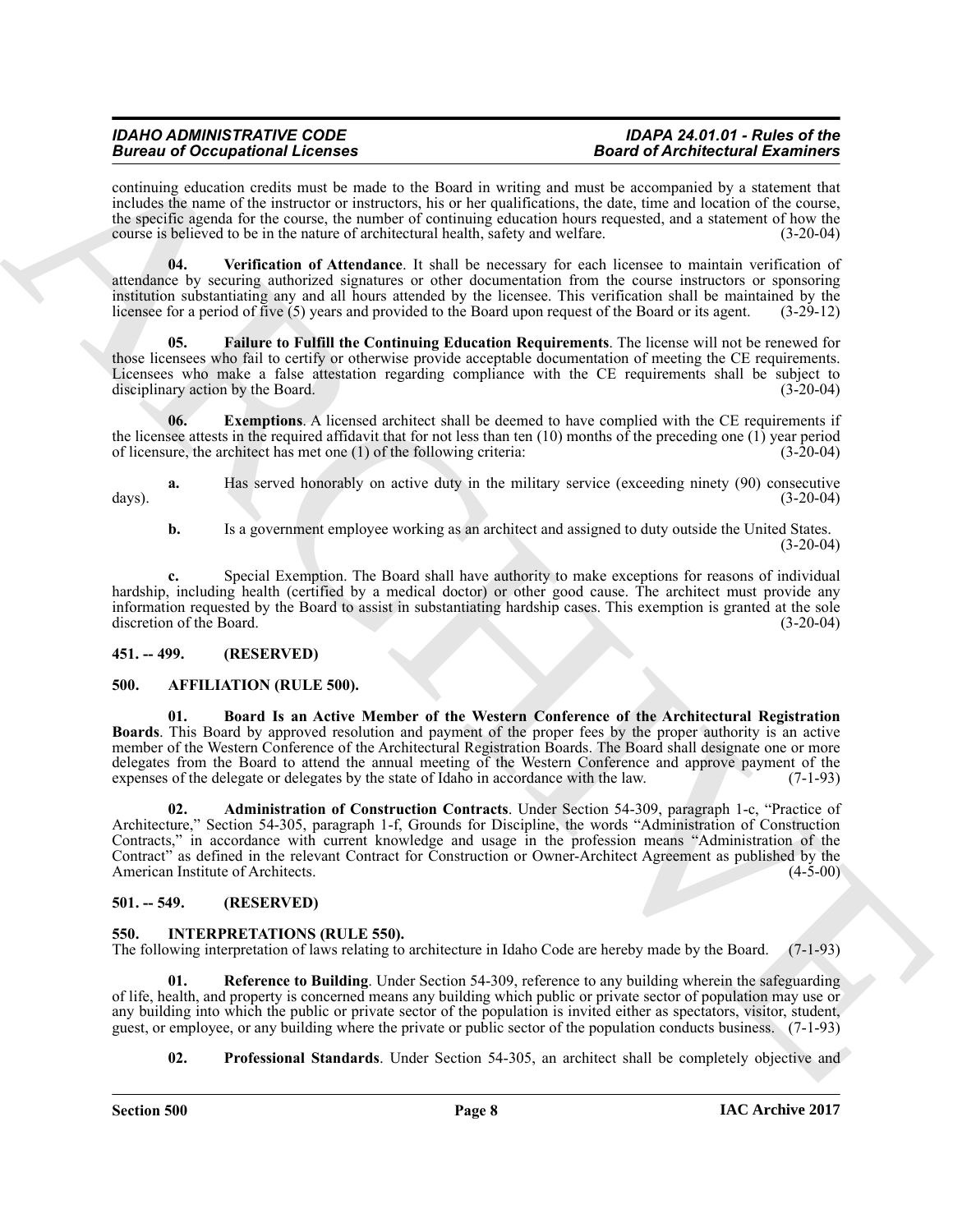truthful in all professional reports, statements, or testimony and shall include therein all relevant and pertinent information known to him.

#### <span id="page-8-1"></span><span id="page-8-0"></span>**551. -- 699. (RESERVED)**

**Example 20 Completion 21. Control is the control of Architectural Examines and Architectural Examines and the control of Architectural Control in the control of Architectural control of Architectural Control in the contr 700. RULES OF PROCEDURE UNDER THE ADMINISTRATIVE PROCEDURE ACT (RULE 700).** All procedures available under the Board of Architects shall be those adopted by the Bureau of Occupational Licenses. (7-1-93) Licenses. (7-1-93)

#### <span id="page-8-2"></span>**701. -- 749. (RESERVED)**

#### <span id="page-8-6"></span><span id="page-8-3"></span>**750. CODE OF ETHICS (RULE 750).**

<span id="page-8-7"></span>**01. Rules of Conduct**. The NCARB Rules of Conduct are hereby adopted as the Code of Ethics for all Idaho licensed architects. (3-15-02)

<span id="page-8-8"></span>**02. Violation of the Code of Ethics**. The Board will take action against a licensee under Section 54-  $305(1)(h)$ , Idaho Code, who is found in violation of the Code of Ethics.

#### <span id="page-8-9"></span><span id="page-8-4"></span>**751. COSTS AND FEES IN DISCIPLINARY PROCEEDING (RULE 751).**

The Board may order a licensed architect to pay the costs and fees incurred by the Board in the investigation or prosecution of the licensee for violation of Section 54-305(1), Idaho Code. (3-18-99) prosecution of the licensee for violation of Section  $54-305(1)$ , Idaho Code.

#### <span id="page-8-5"></span>**752. -- 999. (RESERVED)**